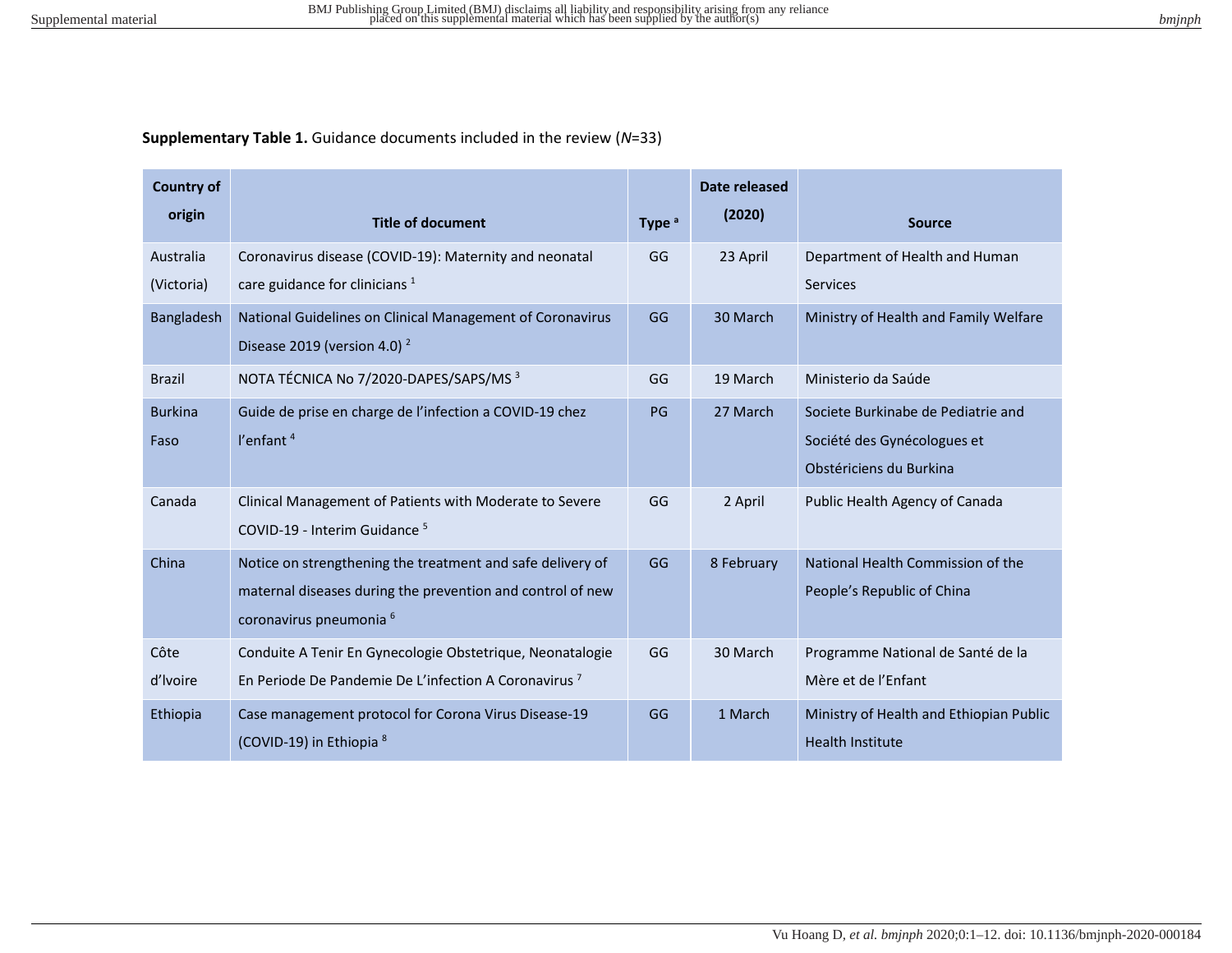| bm <sub>Inpn</sub> |  |
|--------------------|--|
|                    |  |

| France    | Propositions De La Societe Francaise De Neonatalogie and<br>de la Societe Française de Pediatre Concernant Les Nouveau-<br>Nes Dans Le Contexte D'epidemie a COVID-19 <sup>9</sup> | PG | 16 March    | La Societe Francaise De Neonatalogie                                                                 |
|-----------|------------------------------------------------------------------------------------------------------------------------------------------------------------------------------------|----|-------------|------------------------------------------------------------------------------------------------------|
| Germany   | Empfohlene Präventionsmaßnahmen für die geburtshilfliche<br>Versorgung in deutschen Krankenhäusern und Kliniken im<br>Zusammenhang mit dem Coronavirus <sup>10</sup>               | PG | 19 March    | Deutsche Gesellschaft Fur Gynakologie<br>und Geburtshilfe e.V.                                       |
| India     | Guidance for Management of Pregnant Women in COVID-19<br>Pandemic <sup>11</sup>                                                                                                    | GG | 12 April    | Indian Council for Medical Research<br>and National Institute for Research in<br>Reproductive Health |
| Indonesia | Rekomendasi Penanganan Infeksi Virus Corona (COVID-19)<br>Pada Maternal (Hamil, Bersalin Dan Nifas) <sup>12</sup>                                                                  | PG | 18 April    | Pokja Infeksi Saluran Reproduksi<br>Perkumpulan Obstetri Dan Ginekologi<br>Indonesia                 |
| Ireland   | Interim Guidelines on the Management of Suspected COVID-<br>19/SARS-CoV-2 in the pregnant and post partum period 13                                                                | GG | 27 February | Health Service Executive Health<br><b>Protection Surveillance Centre</b>                             |
| Italy     | Breastfeeding and SARS-CoV-2 Infection (Coronavirus<br>Disease 2019 - COVID-19) Ad interim directions of the Italian<br>Society of Neonatology (SIN) <sup>14</sup>                 | PG | 28 February | Italian Society of Neonatology                                                                       |
| Jamaica   | Guideline for the management of Pregnancy during the<br>COVID-19 Pandemic <sup>15</sup>                                                                                            | GG | 25 March    | Ministry of Health and Wellness                                                                      |
| Japan     | Recommended measures to a new type of coronavirus<br>infection in newborn infants (3rd edition) <sup>16</sup>                                                                      | PG | 23 March    | Japanese Society for Neonatal Health                                                                 |
| Kenya     | Guidelines on the Management of Paediatric Patients during<br>Covid-19 Pandemic <sup>17</sup>                                                                                      | GG | 25 March    | Ministry of Health                                                                                   |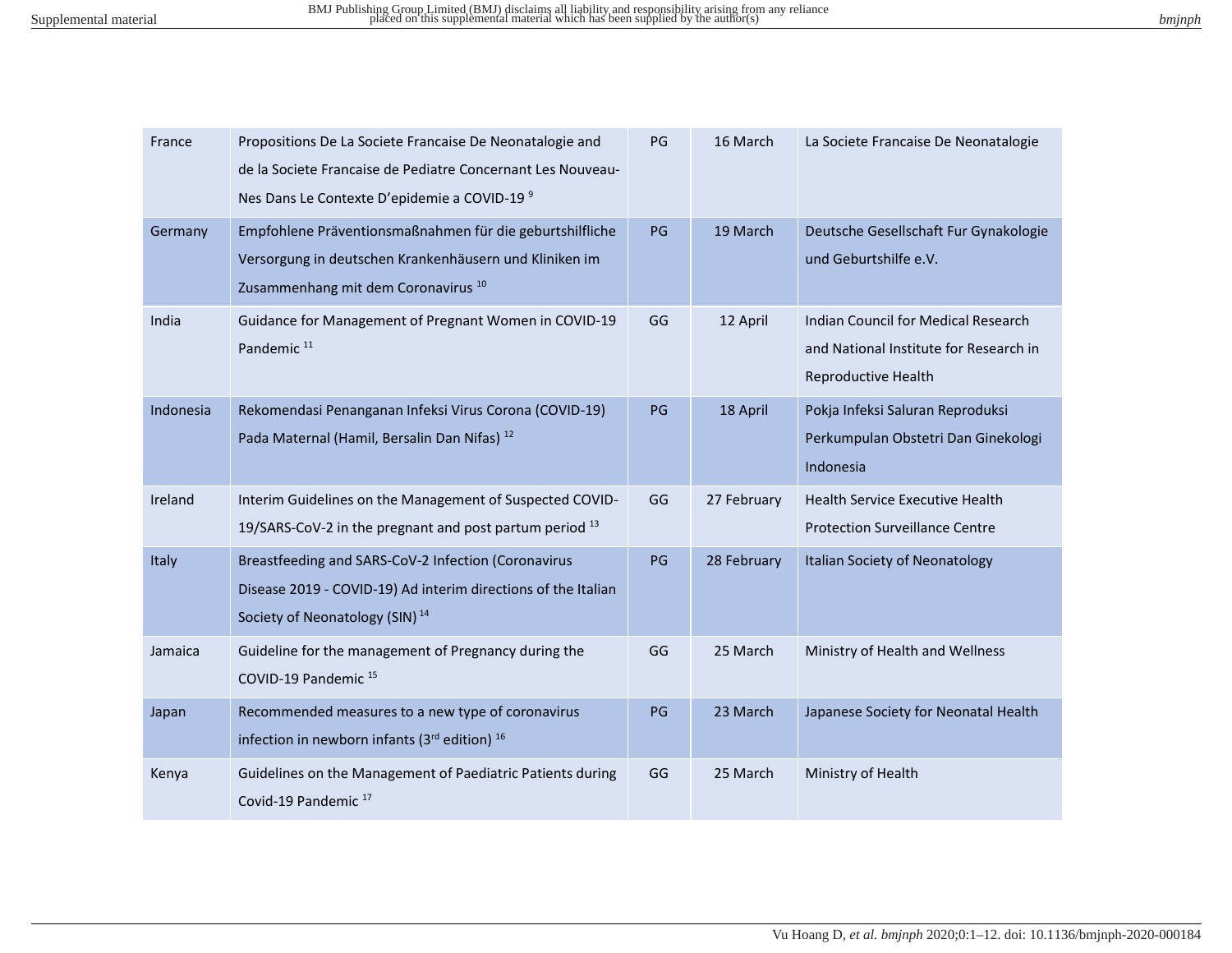| Malaysia        | Guidelines on Management of Coronavirus Disease 2019<br>(Covid 19) in Neonates <sup>18</sup>                                      | GG | 24 March | Ministry of Health                                                       |
|-----------------|-----------------------------------------------------------------------------------------------------------------------------------|----|----------|--------------------------------------------------------------------------|
| Malawi          | Infant & Young Child Feeding In The Context Of Covid-19 <sup>19</sup>                                                             | GG | N.D.     | Ministry of Health                                                       |
| <b>Mexico</b>   | Lineamiento técnico: Abordaje de infección por COVID-19 en<br>el periodo perinatal en contingencia 20                             | GG | 13 April | Instituto Nacional de Perinatología                                      |
| Myanmar         | Clinical management guideline For COVID - 19 infection in<br>pregnancy (version 2/2020) <sup>21</sup>                             | GG | 9 April  | Ministry of Health and Sports,<br><b>Department of Medical Services</b>  |
| Nepal           | COVID-19: Guidance for Pregnant Women and Lactating<br>Mothers <sup>22</sup>                                                      | GG | N.D.     | Ministry of Health and Population                                        |
| Nigeria         | Guidelines for the Management of Pregnant Women and<br>Nursing Mothers <sup>23</sup>                                              | GG | 25 April | Federal Ministry of Health and Nigeria<br>Center for Disease Control     |
| Norway          | Mødre med symptomer på luftveisinfeksjon og/eller påvist<br>COVID-19-infeksjon: Amming og smitteforebyggende tiltak <sup>24</sup> | GG | 20 March | Norwegian Directorate of Health,<br>Norwegian Institute of Public Health |
| Philippines     | Clinical Approach to the Management of COVID-19 in<br>Pregnancy and the Newborn <sup>25</sup>                                     | PG | 25 March | Philippine Obstetrical and<br><b>Gynecological Society</b>               |
| Portugal        | COVID-19: Fase de mitigação - Gravidez e Parto 26                                                                                 | GG | 30 March | Divisão de Saúde Sexual Reprodutiva<br>Infantil e Juvenil                |
| Saudi<br>Arabia | COVID-19 in Pregnancy Rapid Response Guidelines Version<br>$1.1^{27}$                                                             | GG | 25 March | Ministry of Health                                                       |
| Singapore       | Management of pregnancy and birth in women with<br>coronavirus disease (COVID-19) <sup>28</sup>                                   | PG | 20 April | College of Obstetricians and<br>Gynaecologists, Singapore                |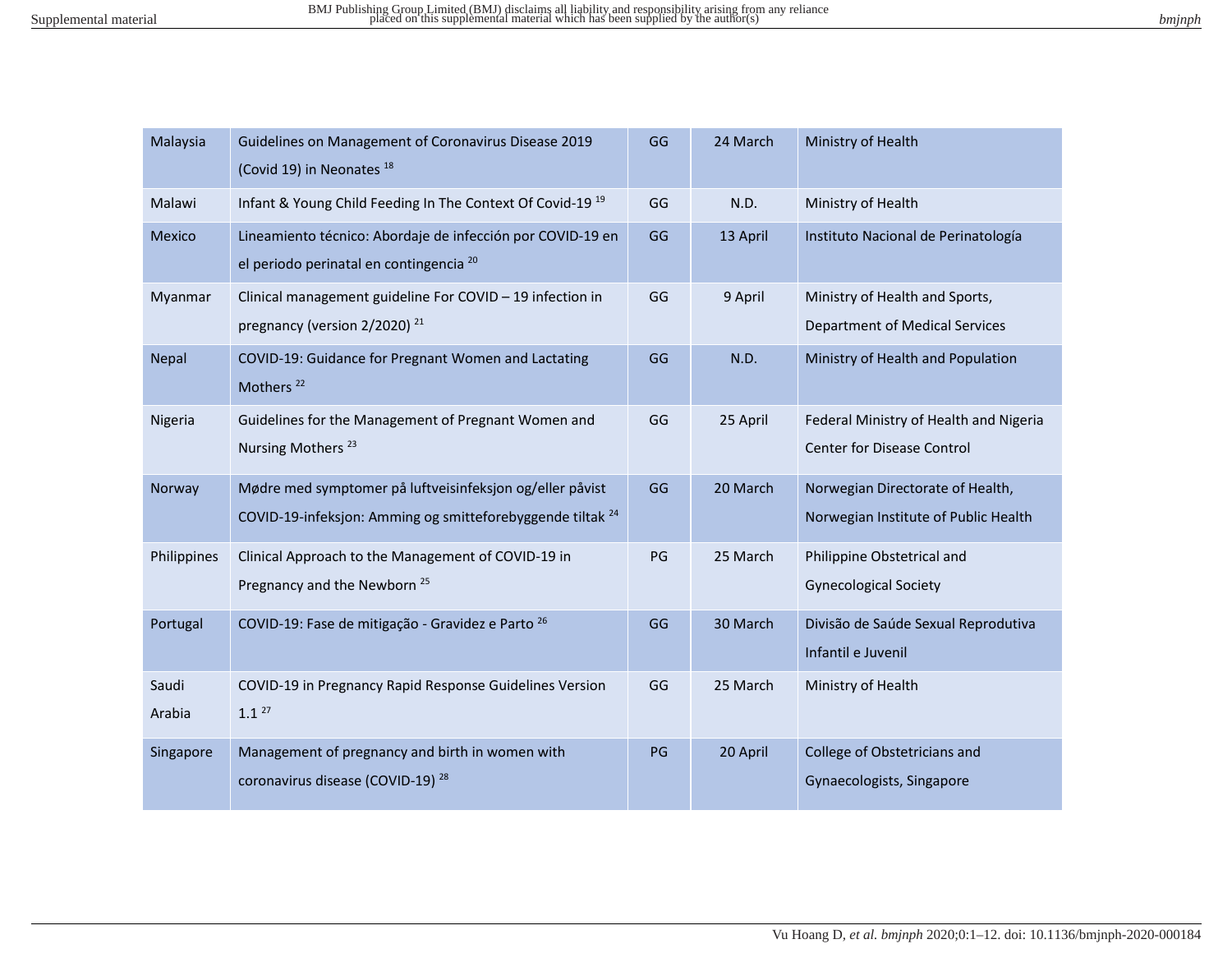| pmmpn |  |
|-------|--|
|       |  |

| Spain             | Documento técnico: Manejo de la mujer embarazada y el<br>recién nacido con COVID-19 <sup>29</sup>                                                                                                                                   | GG | 17 March    | Centro de Coordinación de Alertas y<br>Emergencias Sanitarias. Dirección<br>General de Salud Pública, Calidad e<br>Innovación                                                                              |
|-------------------|-------------------------------------------------------------------------------------------------------------------------------------------------------------------------------------------------------------------------------------|----|-------------|------------------------------------------------------------------------------------------------------------------------------------------------------------------------------------------------------------|
| Thailand          | RTCOG Clinical Practice Guideline Management of Covid-19<br>Infection in Pregnancy <sup>30</sup>                                                                                                                                    | PG | 20 March    | Royal Thai College of Obstetricians and<br>Gynecologists                                                                                                                                                   |
| United<br>Kingdom | Coronavirus (COVID-19) Infection in Pregnancy Information<br>for healthcare professionals (Version 4.1) 31                                                                                                                          | PG | 26 March    | Royal College of Obstetrics and<br>Gynaecology, Royal College of<br>Midwives, Royal College of Paediatrics<br>and Child Health, Royal College of<br>Anaesthetists, Obstetric Anaesthetists'<br>Association |
| United            | Interim Considerations for Infection Prevention and Control                                                                                                                                                                         | GG | 18 February | <b>United States Centers for Disease</b>                                                                                                                                                                   |
| <b>States</b>     | of Coronavirus Disease 2019 (COVID-19) in Inpatient<br>Obstetric Healthcare Settings <sup>32</sup>                                                                                                                                  |    |             | <b>Control and Prevention</b>                                                                                                                                                                              |
| Vietnam           | Decision number: 1271 / QD-BYT- Promulgating the<br>guidance on temporary promotion for, and handling of,<br>acute inhabitic infection with SARS-COV-2 (COVID-19)<br>infection in pregnant women and newborn children <sup>33</sup> | GG | 21 March    | Ministry of Health                                                                                                                                                                                         |

Footnote: <sup>a</sup>Type= type of document; GG= government guidance document; PG= professional medical association guidance document; N.D.= no date known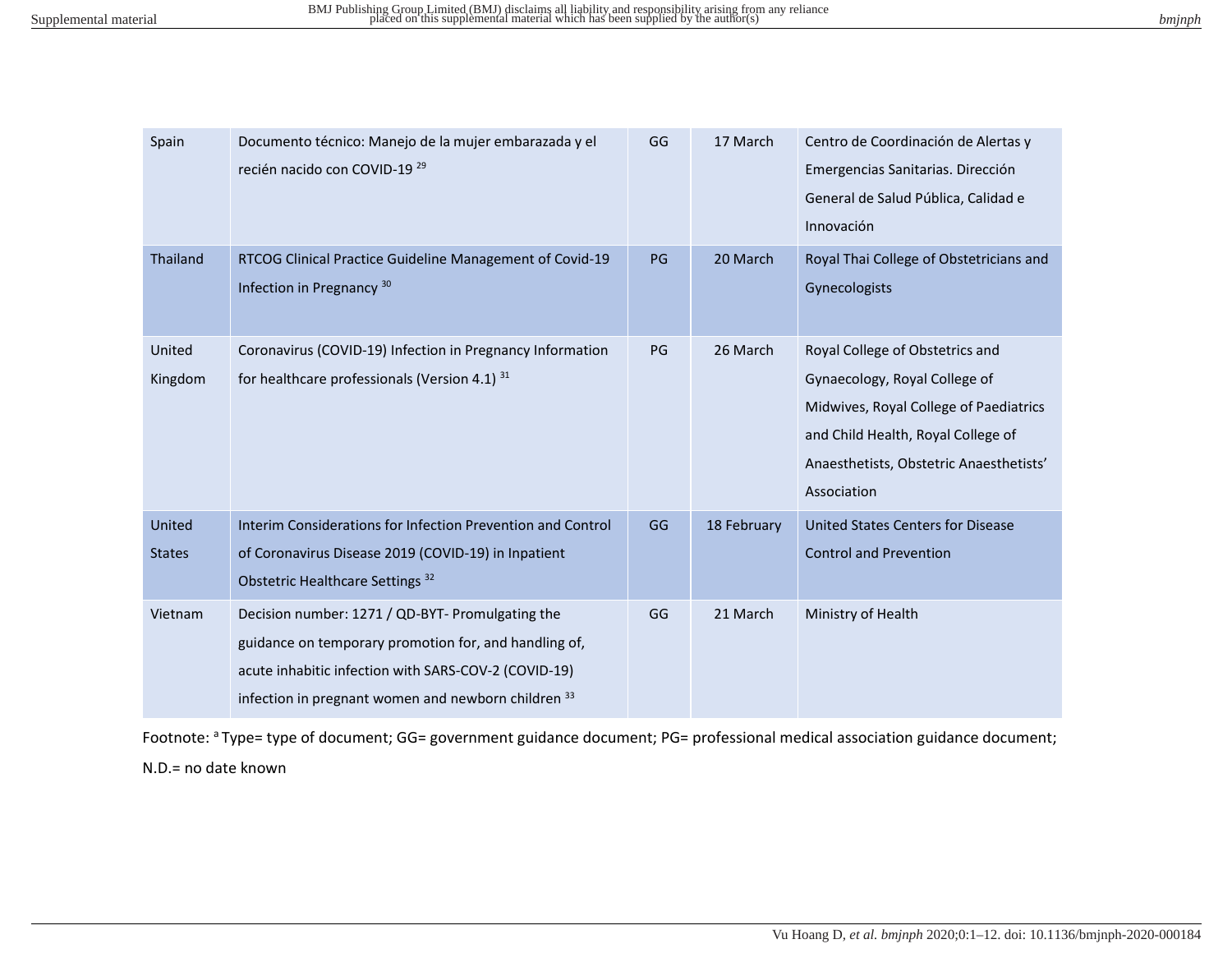## **References**

- 1. Department of Health and Human Services Victoria. (2020) *Coronavirus disease (COVID-19) Maternity and neonatal care guidance for clinicians.* Retrieved April 27, 2020, from [https://www.dhhs.vic.gov.au/health-services-and-general-practitioners-coronavirus](https://www.dhhs.vic.gov.au/health-services-and-general-practitioners-coronavirus-disease-covid-19)[disease-covid-19](https://www.dhhs.vic.gov.au/health-services-and-general-practitioners-coronavirus-disease-covid-19)
- 2. Disease Control Division, Directorate General of Health Services, Ministry of Health & Family Welfare, Government of the People's Republic of Bangladesh. (2020). *National Guidelines on Clinical Management of Coronavirus Disease 2019 (COVID-19).* Retrieved April 5, 2020 from [https://app.adpc.net/sites/default/files/public/publications/attachments/COVID\\_Guideline\\_V4.30.3.2020.pdf](https://app.adpc.net/sites/default/files/public/publications/attachments/COVID_Guideline_V4.30.3.2020.pdf)
- 3. Ministério da Saúde do Brasil, Secretaria de Atenção Primária à Saúde Departamento de Ações Programácas Estratégicas. (2020). Nota Técnica No 7/2020-DAPES/SAPS/MS. Retrieved 30 March from

[http://189.28.128.100/dab/docs/portaldab/documentos/SEIMS\\_0014033399\\_Nota\\_Tecnica.pdf](http://189.28.128.100/dab/docs/portaldab/documentos/SEIMS_0014033399_Nota_Tecnica.pdf)

- *4.* Société Burkinabe de Pediatrie (SOBUPED) & Société des Gynécologues et Obstériciens du Burkina (SOGOB). (2020). *Guide de prise en charge de l'infection a COVID-19 chez l'enfant.*
- 5. Public Health Agency of Canada. *Clinical management of patients with moderate to severe COVID-19: Interim Guidance April 2, 2020*. Retrieved 15 April 2020 fro[m https://www.ammi.ca/Content/Clinical%20Care%20COVID-](https://www.ammi.ca/Content/Clinical%20Care%20COVID-19%20Guidance%20FINAL%20April2%20ENGLISH%281%29.pdf)

[19%20Guidance%20FINAL%20April2%20ENGLISH%281%29.pdf](https://www.ammi.ca/Content/Clinical%20Care%20COVID-19%20Guidance%20FINAL%20April2%20ENGLISH%281%29.pdf)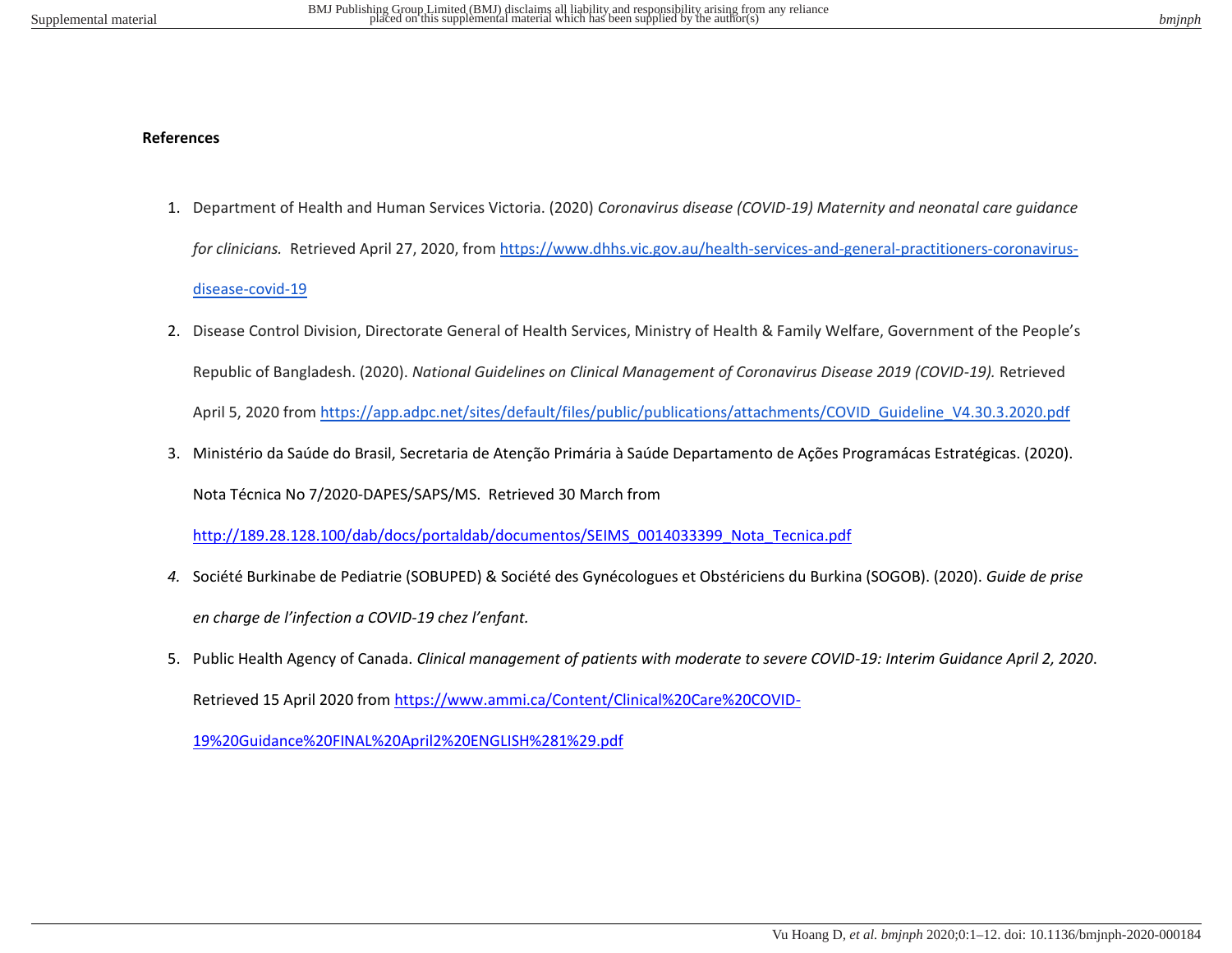6. National Health Commission of the People's Republic of China. (2020). *Notice on strengthening the treatment and safe delivery of maternal diseases during the prevention and control of new coronavirus pneumonia*. Retrieved 30 March 2020 from

<http://www.nhc.gov.cn/xcs/zhengcwj/202002/4f80657b346e4d6ba76e2cfc3888c630.shtml>

7. Programme National de Santé de la Mère et de l'Enfant de Côte d'Ivoire. (2020). *Conduite a tenir en gynecologie obstetrique,* 

*neonatalogie en periode de pandemie de l'infection a coronavirus.* Retrieved 10 April 2020 from

<http://pnsme.ci/admin/docs/catdvtcascovid19mereenfantadaptdocumentfinal.pdf>

- 8. Ministry of Health-Ethiopia & Ethiopian Public Health Institute. (2020). *Case management protocol for Corona Virus Disease-19 (COVID-19) in Ethiopia - March 2020.* Retrieved 2 April 2020 from [https://www.ephi.gov.et/images/novel\\_coronavirus/PHEOC-](https://www.ephi.gov.et/images/novel_coronavirus/PHEOC-_Case-management_COVID-19-_March-2020.pdf) [\\_Case-management\\_COVID-19-\\_March-2020.pdf](https://www.ephi.gov.et/images/novel_coronavirus/PHEOC-_Case-management_COVID-19-_March-2020.pdf)
- 9. Société Française de Néonatalogie. (2020). *Recomandations de la Société Française de Néonatalogie concernant les nouveau- nes dans le contexte d'epidemie à COVID-19.* Retrieved 29 March 2020 from [https://www.gynecologie-](https://www.gynecologie-pratique.com/sites/www.gynecologie-pratique.com/files/recommandations/recommandations-sfn-covid-19.pdf)

[pratique.com/sites/www.gynecologie-pratique.com/files/recommandations/recommandations-sfn-covid-19.pdf](https://www.gynecologie-pratique.com/sites/www.gynecologie-pratique.com/files/recommandations/recommandations-sfn-covid-19.pdf) 

10. Deutsche Gesellschaft für Gynäkologie und Geburtshilfe e.V. (19 March 2020). *Empfohlene Präventionsmaßnahmen für die geburtshilfliche Versorgung in deutschen Krankenhäusern und Kliniken im Zusammenhang mit dem Coronavirus*. Retrieved 25 March 2020 from [https://www.dggg.de/fileadmin/documents/Weitere\\_Nachrichten/2020/COVID-19\\_DGGG-](https://www.dggg.de/fileadmin/documents/Weitere_Nachrichten/2020/COVID-19_DGGG-Empfehlungen_fuer_Kreissaele_20200319_f.pdf)[Empfehlungen\\_fuer\\_Kreissaele\\_20200319\\_f.pdf](https://www.dggg.de/fileadmin/documents/Weitere_Nachrichten/2020/COVID-19_DGGG-Empfehlungen_fuer_Kreissaele_20200319_f.pdf)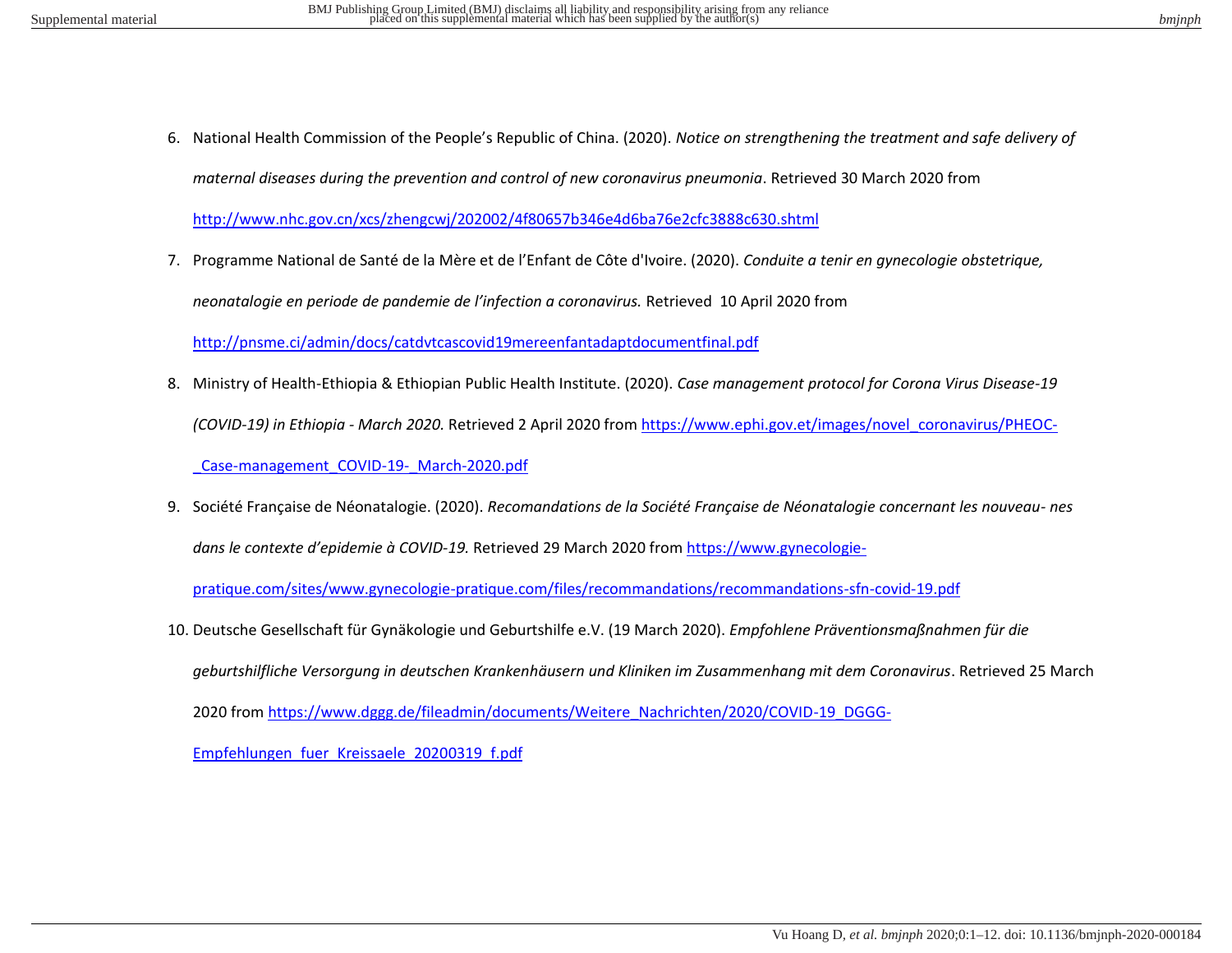11. Indian Council of Medical Research – National Institute for Research in Reproductive Health. (2020). *Guidance for Management of Pregnant Women in COVID-19 Pandemic.* Retrieved 22 April 2020 from

[https://www.icmr.gov.in/pdf/covid/techdoc/Guidance\\_for\\_Management\\_of\\_Pregnant\\_Women\\_in\\_COVID19\\_Pandemic\\_12042020.](https://www.icmr.gov.in/pdf/covid/techdoc/Guidance_for_Management_of_Pregnant_Women_in_COVID19_Pandemic_12042020.pdf)

[pdf](https://www.icmr.gov.in/pdf/covid/techdoc/Guidance_for_Management_of_Pregnant_Women_in_COVID19_Pandemic_12042020.pdf)

- 12. Perkumpulan Obstetri dan Ginekologi Indonesia. *Rekomendasi Penanganan Infeksi Virus Corona (COVID-19) pada Maternal (Hamil, bersalin dan nifas)*. (2020). Retrieved 22 April 2020 from [https://pogi.or.id/publish/wp-content/uploads/2020/03/Rekomendasi-](https://pogi.or.id/publish/wp-content/uploads/2020/03/Rekomendasi-Penanganan-Infeksi-COVID-19-pada-maternal.pdf)[Penanganan-Infeksi-COVID-19-pada-maternal.pdf](https://pogi.or.id/publish/wp-content/uploads/2020/03/Rekomendasi-Penanganan-Infeksi-COVID-19-pada-maternal.pdf)
- 13. Health Service Executive Ireland. (2020). *Interim Guidelines on the management of suspected COVID-19/SARS-CoV-2 in the pregnant and post-partum period* V1.0 27.02.2020.
- 14. Societa Italana di Neonatologia. (2020). *Breastfeeding and SARS-CoV-2 Infection (Coronavirus Disease 2019 COVID-19) Ad interim directions of the Italian Society of Neonatology (SIN)* Retrieved 10 April 2020 from: [https://www.uenps.eu/wp](https://www.uenps.eu/wp-content/uploads/2020/03/14marzo.SIN_UENPS0.pdf)[content/uploads/2020/03/14marzo.SIN\\_UENPS0.pdf](https://www.uenps.eu/wp-content/uploads/2020/03/14marzo.SIN_UENPS0.pdf)
- 15. Ministry of Health & Wellness Jamaica. (25 March 2020). *Guideline for the management of pregnancy during the COVID-19 pandemic*. Retrieved 5 April 2020 from [https://www.moh.gov.jm/wp-content/uploads/2020/04/Guideline-for-the-Management-of-](https://www.moh.gov.jm/wp-content/uploads/2020/04/Guideline-for-the-Management-of-Pregnancy-During-the-COVID-19-Pandemic.pdf)[Pregnancy-During-the-COVID-19-Pandemic.pdf](https://www.moh.gov.jm/wp-content/uploads/2020/04/Guideline-for-the-Management-of-Pregnancy-During-the-COVID-19-Pandemic.pdf)
- 16. Japanese Society for Neonatal Health and Development. (2020). *Recommended measures to a new type of coronavirus infection in newborn infants.* Retrieved 28 March 2020 from<http://jsnhd.or.jp/pdf/202000326COVID-19.pdf>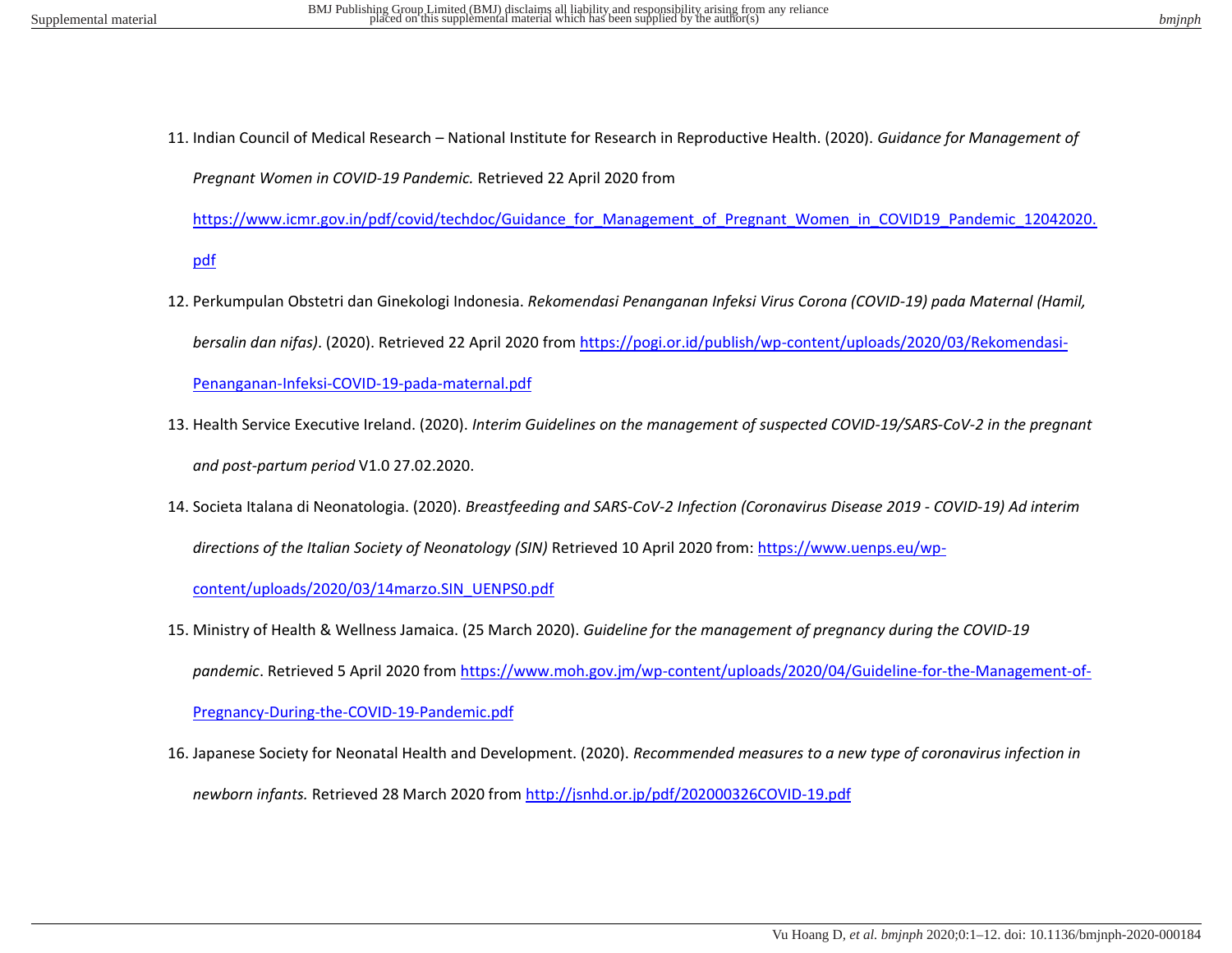- 17. Ministry of Health Kenya. (2020). *Guidelines on the Management of Paediatric Patients During COVID-19 Pandemic*. Retrieved 28 March 2020 from<https://www.health.go.ke/wp-content/uploads/2020/04/PAEDIATRIC-Covid-Guidelines-Final.pdf>
- 18. Ministry of Health Malaysia. (2020). Guideline on Management of Coronavirus Disease 2019 (COVID-19) In Pregnancy. Retrieved 1

April 2020 from

[https://www.moh.gov.my/moh/resources/Penerbitan/Garis%20Panduan/Pengurusan%20KEsihatan%20&%20kawalan%20pykit/201](https://www.moh.gov.my/moh/resources/Penerbitan/Garis%20Panduan/Pengurusan%20KEsihatan%20&%20kawalan%20pykit/2019-nCOV/Bil%204%20%202020/Annex%2023%20%20Guidelines%20COVID%20Pregnancy_26022020.pdf) [9-nCOV/Bil%204%20%202020/Annex%2023%20%20Guidelines%20COVID%20Pregnancy\\_26022020.pdf](https://www.moh.gov.my/moh/resources/Penerbitan/Garis%20Panduan/Pengurusan%20KEsihatan%20&%20kawalan%20pykit/2019-nCOV/Bil%204%20%202020/Annex%2023%20%20Guidelines%20COVID%20Pregnancy_26022020.pdf) 

- 19. Ministry of Health Malawi. (2020). *Infant & young child feeding in the context of COVID-19.*
- 20. Instituto Nacional de Perinatología. (2020). Lineamiento Tecnico: Abordaje De Infección Por Covid-19 En El Periodo Perinatal En Contingencia. Retrieved 29 April 2020 from<http://www.eneo.unam.mx/novedades/coms130420/LineamientoINPerCOVID19.pdf>
- 21. Ministry of Health and Sports, Department of Medical Services. Clinical Management Guideline for COVID-19 Infection in Pregnancy (Version 2/2020) Myanmar. Retrieved 15 April 2020 fro[m http://mohs.gov.mm/su/oxpp6002OX](http://mohs.gov.mm/su/oxpp6002OX)
- 22. Ministry of Health and Population, Government of Nepal. COVID-19: Guidance for Pregnant Women and Lactating Mothers. (N.D.) Retrieved 30 April 2020 fro[m https://nepal.unfpa.org/en/publications](https://nepal.unfpa.org/en/publications)
- 23. Federal Ministry of Health & Nigeria Centre for Disease Control. (2020). Guidelines for the Management of Pregnant Women and Nursing Mothers. Retrieved 30 April 2020 from

[https://covid19.ncdc.gov.ng/media/files/GuidelinesforMgtofPregnantWomen\\_t5skUIm.pdf](https://covid19.ncdc.gov.ng/media/files/GuidelinesforMgtofPregnantWomen_t5skUIm.pdf)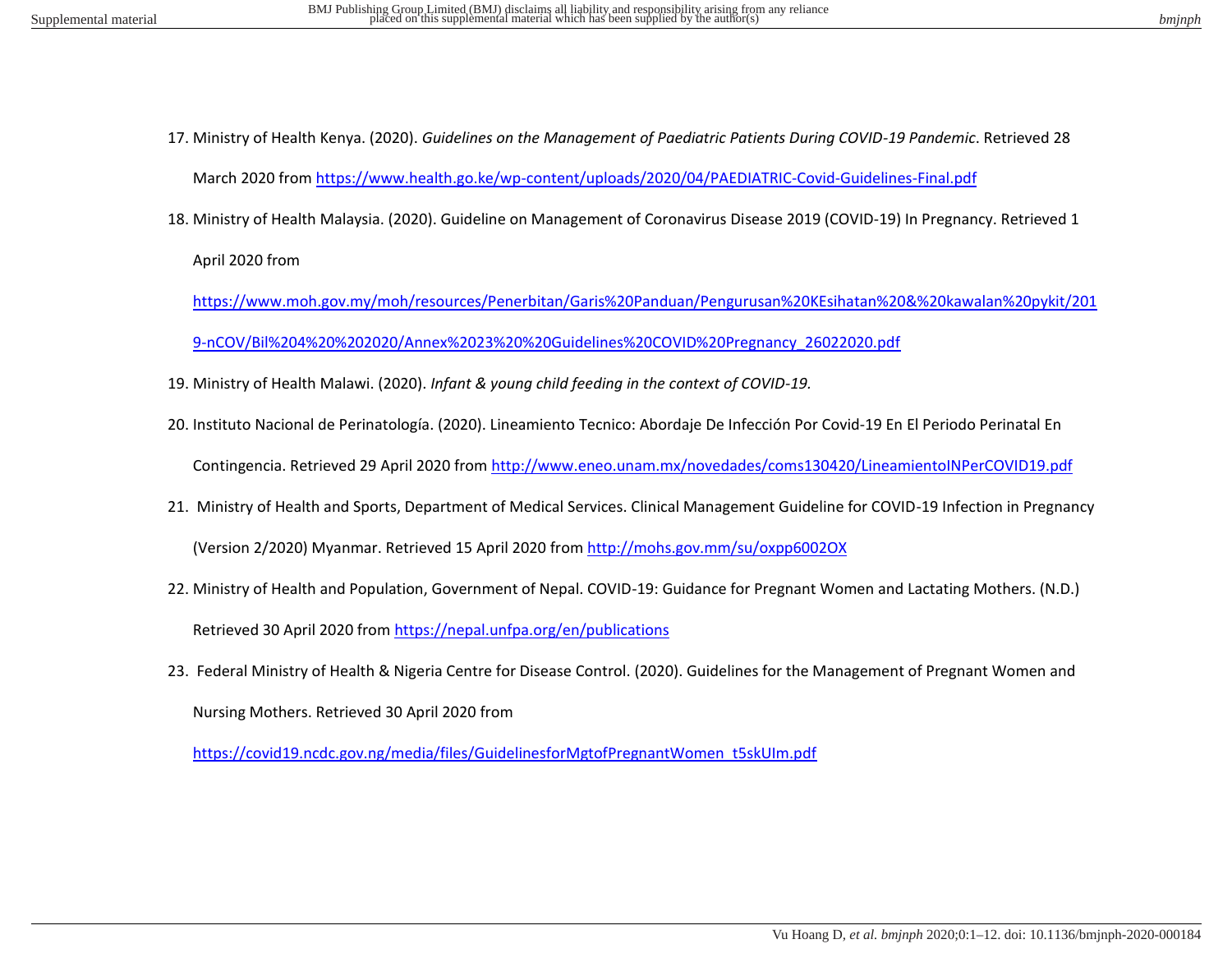24. Norwegian Directorate of Health & Norwegian Institute of Public Health. (2020). Guidance for handling pregnant women with proven or possible COVID-19 infection (coronavirus). Retrieved 10 April 2020 from

<https://www.legeforeningen.no/foreningsledd/fagmed/norsk-gynekologisk-forening/veiledere/svangerskap-covid19/>

25. Philippine Obstetrical and Gynecological Society. (2020). Clinical Approach to the Management of COVID-19 in Pregnancy and the

Newborn. Retrieved 8 April 2020 from [https://www.pogsinc.org/index.php/meetings/aofog-2019/item/566-approach-to-the-](https://www.pogsinc.org/index.php/meetings/aofog-2019/item/566-approach-to-the-management-of-covid-19-in-pregnancy-and-the-newborn)

[management-of-covid-19-in-pregnancy-and-the-newborn](https://www.pogsinc.org/index.php/meetings/aofog-2019/item/566-approach-to-the-management-of-covid-19-in-pregnancy-and-the-newborn)

26. Serviço Nacional de Saúde de Portugal. (2020). Guideline no. 018-2020: COVID-19: FASE DE MITIGAÇÃO - Gravidez e Parto. Retrieved

8 April 2020 from<https://www.sns.gov.pt/noticias/2020/03/26/covid-19-fase-de-mitigacao/>

- 27. Ministry of Health Saudi Arabia. (2020). COVID-19 in Pregnancy: Rapid Response Guidelines Version 1.1. Retrieved 4 April 2020 <https://www.moh.gov.sa/Ministry/MediaCenter/Publications/Documents/COVID-19-IN-PREGNANCY-MOH-Protocol.pdf>
- 28. Academy of Medicine Singapore & College of Obstetricians & Gynaecologists, Singapore. (2020). Management of Pregnancy and Birth in Women with Coronavirus Disease (Covid-19). Retrieved 25 April 2020 from [https://www.ams.edu.sg/view](https://www.ams.edu.sg/view-pdf.aspx?file=media%5C5443_fi_921.pdf&ofile=(Committee+Opinion)+Management+of+Pregnancy+and+Birth+in+Women+with+Covid-19+April+(20200420).pdf)[pdf.aspx?file=media%5C5443\\_fi\\_921.pdf&ofile=\(Committee+Opinion\)+Management+of+Pregnancy+and+Birth+in+Women+with+Co](https://www.ams.edu.sg/view-pdf.aspx?file=media%5C5443_fi_921.pdf&ofile=(Committee+Opinion)+Management+of+Pregnancy+and+Birth+in+Women+with+Covid-19+April+(20200420).pdf)

[vid-19+April+\(20200420\).pdf](https://www.ams.edu.sg/view-pdf.aspx?file=media%5C5443_fi_921.pdf&ofile=(Committee+Opinion)+Management+of+Pregnancy+and+Birth+in+Women+with+Covid-19+April+(20200420).pdf) 

29. Ministerio de Sanidad, Gobierno de Espana. (2020). Documento tecnico: Manejo de la mujer embarazada y el recién nacido con COVID-19. Retrieved 21 March 2020